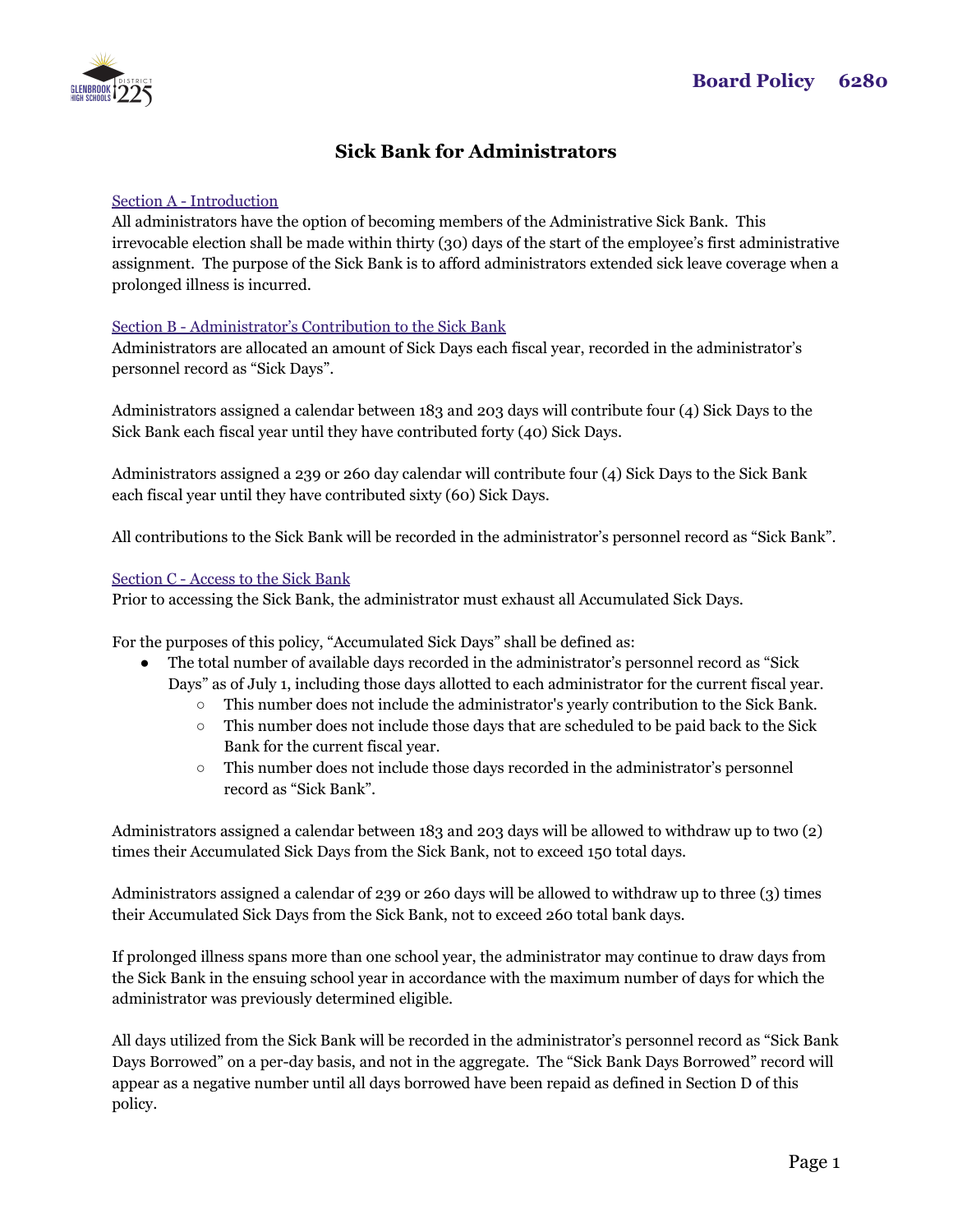

Administrators may make application for use of the sick bank by:

- 1. Submitting a written request accompanied by written verification of illness by a licensed physician to the superintendent or designee. If the treatment is by prayer or spiritual means, a statement from the spiritual advisor or practitioner of the person's faith must be provided verifying the illness before a request to borrow days from the Sick Bank is considered.
- 2. The superintendent will review the request for use of the administrative Sick Bank, and determine the number of days the requesting administrator is eligible to borrow from the Sick Bank. The superintendent or designee will then inform the requesting administrator in writing of the number of days that may be borrowed, and of the requesting administrator's obligation to repay the Sick Bank.

## Section D - Repaying the Sick Bank

All personnel using Sick Days from the Sick Bank must repay the Sick Bank from their yearly granted Sick Days at the rate of three (3) days repaid each fiscal year until such time as their indebtedness is repaid.

All repayments to the Sick Bank will be recorded in the administrator's personnel record as:

- 1. A decrease of days from the administrator's "Sick Days" record; and
- 2. An increase of days from the administrator's "Sick Bank Days Borrowed" record (note: days borrowed from the Sick Bank are originally recorded with a negative value).

## Section E - Reporting of Unused Sick Days to TRS or IMRF

Administrators may apply unused Sick Days that they have personally contributed to the administrative Sick Bank for purposes of accumulating service credit in the Teacher Retirement System (TRS) or the Illinois Municipal Retirement System (IMRF) for retirement purposes.

If the administrator still owes days to the Sick Bank when ending in employment with the district, the amount of accumulated Sick Days reported for service credit in either TRS or IMRF will be reduced by that amount. For example:

- If an administrator has 30 days recorded in their "Sick Days" record and 60 days recorded in their "Sick Bank" record, and owes the sick bank 10 days, a total of 80 days will be reported to TRS or IMRF (30 Sick Days + 60 Sick Bank Contribution = 90 days; 90 available Sick Days - 10 days owed = 80 reportable Sick Days).
- If an administrator has 30 days recorded in their "Sick Days" record and 60 available days recorded in their "Sick Bank" record and owes the sick bank 100 days, a total of 0 days will be reported to TRS or IMRF (30 Sick Days + 60 Sick Bank Contribution = 90 days; 90 Sick Days - 100 days owed = 0 reportable days). The school district will not seek additional compensation for sick bank days owed.

Days withdrawn from the sick bank shall not be used in calculating the administrator's service recognition payment with respect to pension service credit.

Approved: December 16, 1974 Revised: June 7, 1976 Revised: November 16, 1979